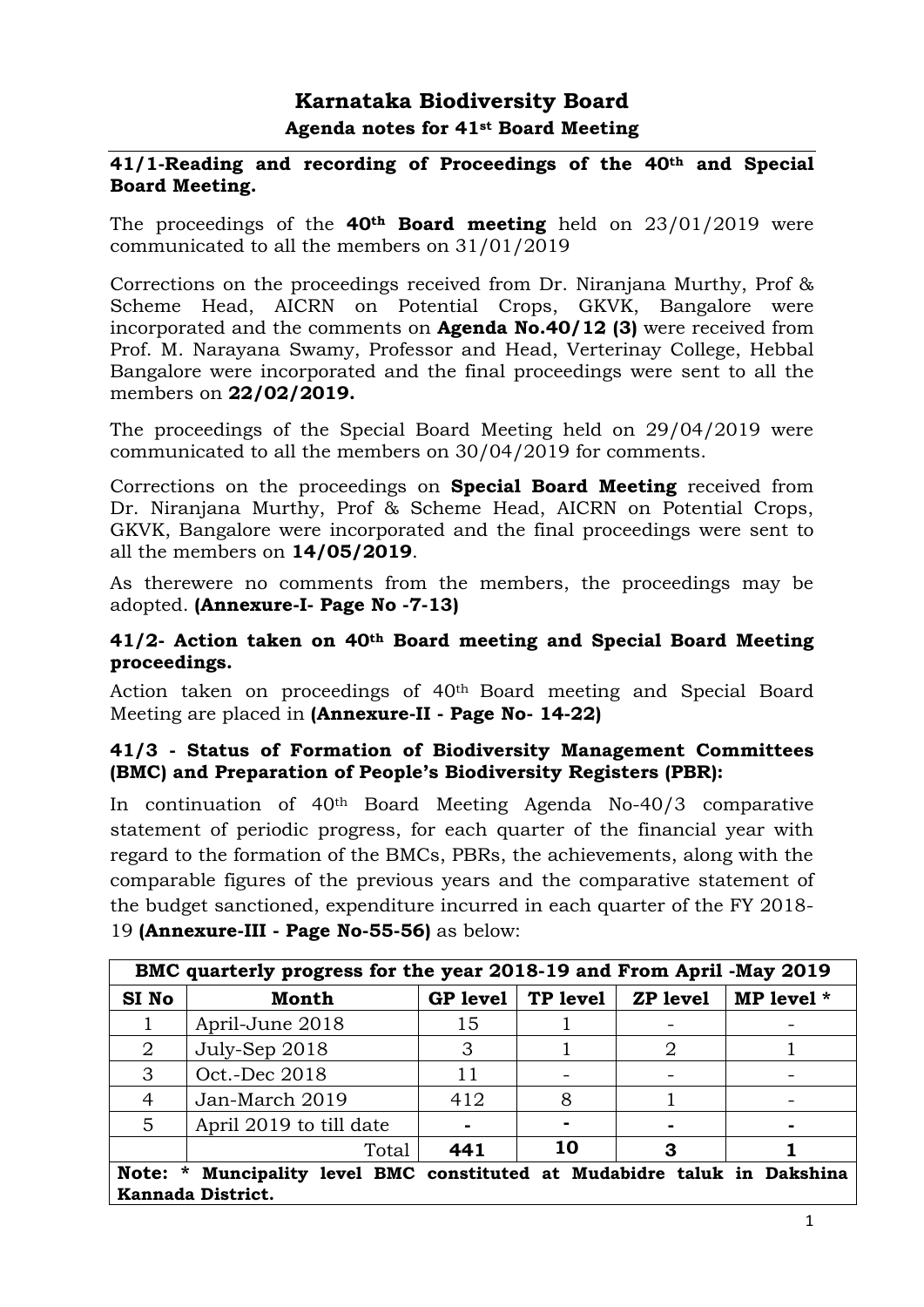| PBR quarterly progress for the year 2018-19 and From April -May 2019 |                         |                 |          |                 |
|----------------------------------------------------------------------|-------------------------|-----------------|----------|-----------------|
| SI <sub>No</sub>                                                     | <b>Month</b>            | <b>GP</b> level | TP level | <b>ZP</b> level |
|                                                                      | April-June 2018         | 66              |          |                 |
| 2                                                                    | July-Sep 2018           | 45              |          |                 |
|                                                                      | Oct.-Dec 2018           | 66              |          |                 |
|                                                                      | Jan-March 2018          | 14              |          | 5 in progress   |
| 5                                                                    | April 2019 to till date |                 |          |                 |
|                                                                      | <b>Total</b>            | 201             |          |                 |

|         | Quarterly Expenditure for the year 2018-19 |               |  |  |  |
|---------|--------------------------------------------|---------------|--|--|--|
| Quarter | <b>Months</b>                              | <b>Total</b>  |  |  |  |
| 1st     | Apr-Jun                                    | 6,897,172.00  |  |  |  |
| 2nd     | July-Sep                                   | 7,795,816.00  |  |  |  |
| 3rd     | Oct-Dec                                    | 4,726,143.00  |  |  |  |
| 4th     | Jan-Mar                                    | 8,237,738.00  |  |  |  |
|         | <b>Total</b>                               | 27,656,869.00 |  |  |  |
|         | Quarterly Expenditure for the year 2019-20 |               |  |  |  |
| Quarter | <b>Months</b>                              |               |  |  |  |
| 1st     | Apr to till date                           | 3,885,510.00  |  |  |  |
|         | <b>Total</b>                               | 3,885,510.00  |  |  |  |

- 1. Till date Gramapanchayath level **5395** and Taluka level **148** and ZP level **16** Biodiversity Management Committees have constituted.
- 2. Till date Gramapanchayath level **1955** and **24** at taluka level and **5** at Zill panchayath level PBRs have been prepared.

The subject is placed before the Board for information.

### **41/4: Board achievements from January to March 2019 (Meetings, Workshops and Video Conference)**

|                | 08/01/2019 | Review of KBB activities by Hon'ble Forest Minister at   <br>Aranya Bhavan.      |
|----------------|------------|----------------------------------------------------------------------------------|
| $\overline{2}$ | 17/01/2019 | Hon'ble Forest Minister Review Meeting at KFDC,<br>Bangalore                     |
| 3              | 24/01/2019 | 7 <sup>th</sup> Meeting of the Expert panel on Access and Benefit<br>Sharing.    |
| 4              | 29/01/2019 | Meeting with BMCs to discuss ABS dispersal at<br>Periyapattana, Mysore district. |
| 5              | 05/02/2019 | Staff Meeting with Chairman, KBB to review the<br>activities of the Board.       |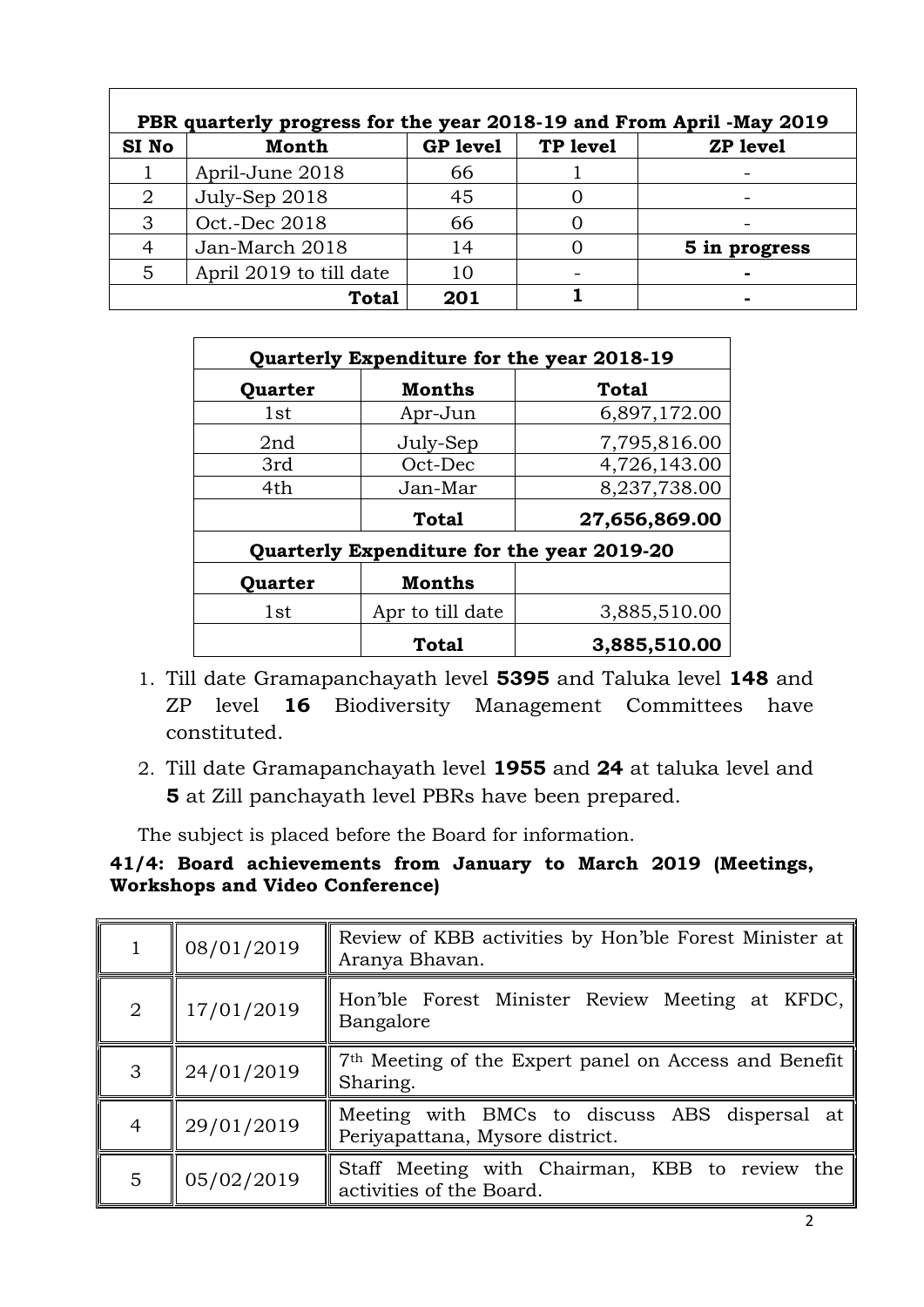| 6              | 13/02/2019                | Meeting on implementation of Biological Diversity Act<br>2002 at National Law School of India University at<br>Bangalore.                                                                                                                             |  |
|----------------|---------------------------|-------------------------------------------------------------------------------------------------------------------------------------------------------------------------------------------------------------------------------------------------------|--|
| $\overline{7}$ | 13/02/2019<br>&14/02/2019 | Documentary film shooting related to constitution of<br>Biodiversity Management Committee at Magadi.                                                                                                                                                  |  |
| 8              | 27/02/2019                | Staff meeting with Member-Secretary related to setup<br>of Library.                                                                                                                                                                                   |  |
| 9              | 28/02/2019                | Video Conference at Aranya Bhavan to review the PBR<br>and BMCs with all District DCFs.                                                                                                                                                               |  |
| 10             | 05/03/2019                | Expert Committee meeting on Baseline data on flora<br>and fauna to review the draft report.                                                                                                                                                           |  |
| 11             | 05/03/2019                | Newsletter Editorial Committee Meeting to discuss the<br>publication of KBB Newsletter.                                                                                                                                                               |  |
| 12             | 06/03/2019                | Bio-park Meeting at MS. Buildings with Additional<br>Secretary, Dept. of Forest,<br>Chief<br>Ecology<br>and<br>Environment.                                                                                                                           |  |
| 13             | 06/03/2019                | Technical Expert Committee meeting to finalise the<br>Expression of Interest for preparation of PBRs at<br>Taluka panchayath and Zilla panchayath level.                                                                                              |  |
| 14             | 13/03/2019                | BMC / VFC Meeting at MS Buildings. Chaired by ACS,<br>Dept. of FEE.                                                                                                                                                                                   |  |
| 15             | 19/03/2019                | Meeting of the Expert panel on ABS.                                                                                                                                                                                                                   |  |
| 16             | 21/03/2019                | Newsletter editorial committee meeting                                                                                                                                                                                                                |  |
| 17             | 27/03/2019                | Publication committee meeting on Baseline Data of<br>Flora and Fauna.                                                                                                                                                                                 |  |
| 18             | 02/04/2019                | Meeting with Sri. Anil Kumar Jain, Chairman I/c<br>National Biodiversity Board Sri Ishwar Poojar and<br>Additional Director, Central Pollution Control Board<br>are visited KBB to discuss about all activities of PBR<br>and ABS.                    |  |
| 19             | 11/04/2019                | Licencing Departments Meeting at Vikasa Soudha<br>Room No.123. Chaired by Principal Secretary, Dept.<br>Forest, Ecology and Environment.                                                                                                              |  |
| 20             | 15/04/2019                | Implementation of Bio-park Meeting at KBB.                                                                                                                                                                                                            |  |
| 21             | 29/04/2019                | Video Conference at Aranya Bhawan to review the<br>progress of BMCs and PBRs with Deputy Conservator<br>of Forests of all the District and at 3.30 PM conducted<br>Special Board Meeting to finalise the appointment of<br>Advocate for filing cases. |  |
|                |                           |                                                                                                                                                                                                                                                       |  |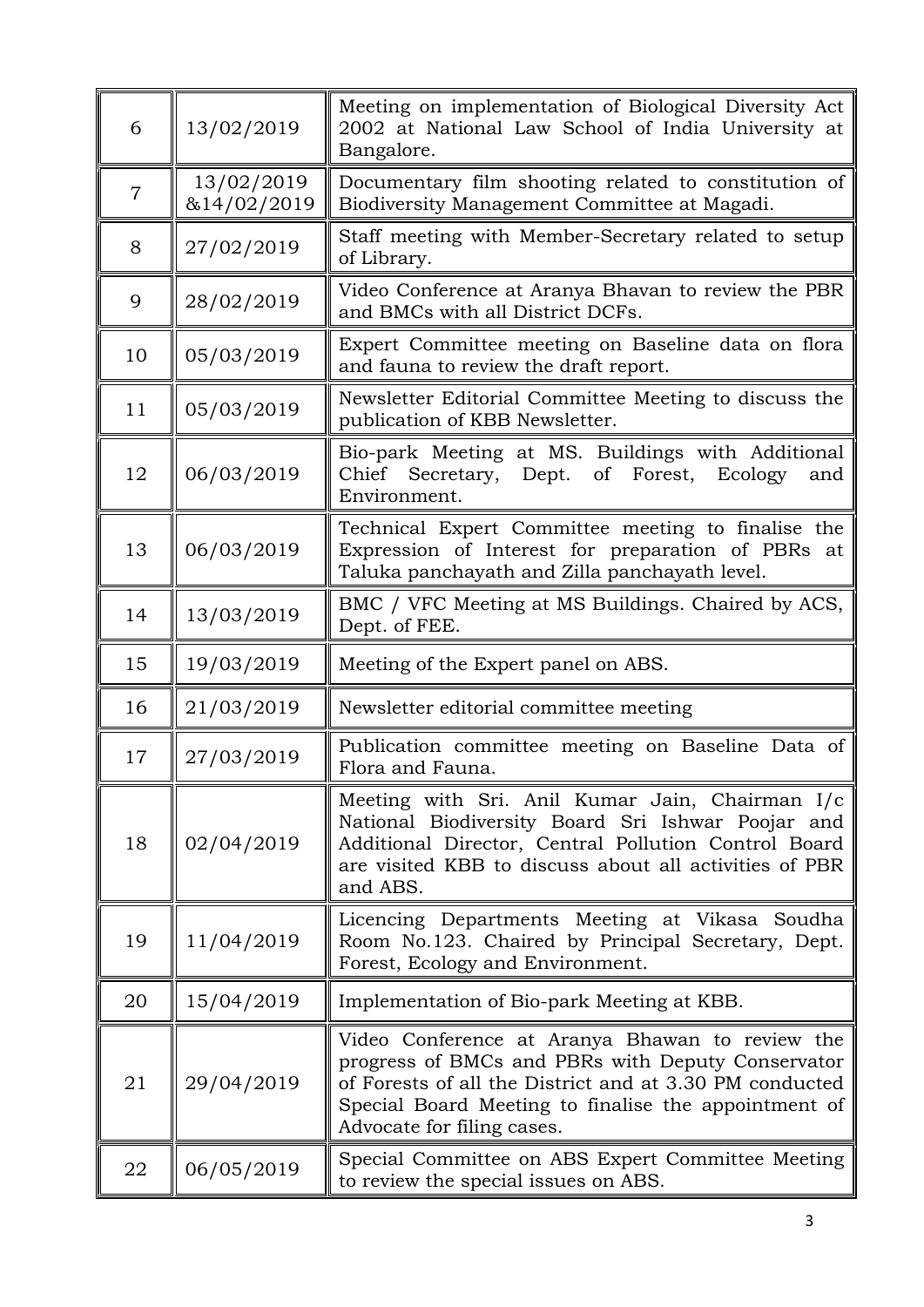|    | 23   $17/05/2019$ | ABS Expert Committee Meeting to review the ABS<br>applications.                              |
|----|-------------------|----------------------------------------------------------------------------------------------|
| 24 | 22/05/2019        | Celeberated International Biodiversity Day 2019 at<br>Aranya Bhavan, Malleshwaram, Bangalore |

### **41/5 - Proceedings of the ABS Expert Panel sub-committee meetings and the Special Committee on BD Act, 2002.**

The sub-committee of the ABS Expert Panel met on 14/08/2018, 28/09/2018, 19/11/2018, 24/01/2019 and 19/03/2019 and 17/05/2019 for scrutiny and approval of Form-I submissions of commercial entities and execution of ABS Agreements. A total of 120 number of submissions were examined and based on the recommendation of the committee 88 applications were approved for execution of ABS Approval-Agreements **(Annexure – IV - Page No- 57-107)**

A total of 17 agreements have been signed till date with the companies as per the ABS Approval- Agreement document and the decision to execute ABS Agreements approved by the Board during the 38th Board meeting held on 26/07/2018.

Further, the matter of objections submitted by the companies against execution of the ABS Approval-Agreement document was also discussed during the meeting held on 17/05/2019. The sub-committee of the ABS Expert Panel noted that these companies are also parties to the WP filed before the Hon'ble High Court of Karnataka (No.6111-54/2019) and recommended that legal notices may be sent to such entities.

Furthermore, during the 9<sup>th</sup> meeting of the sub-committee of ABS Expert Panel held on 17th May 2019, the Draft (revised) Guidelines on ABS Regulations, 2019, notified by the National Biodiversity Authority for seeking public comments, was discussed and the comments of the committee were collated. The same is placed before the Board for consideration and approval to be forwarded to the NBA.

The above matters are put up to the Board for kind perusal and approval.

# **41/5 - A - Special Committee on BD Act, 2002:**

The Special Committee on BD Act, 2002, was constituted as per the approval of the Chairman, KBB, based on the recommendation of the sub-committee of the ABS Expert Panel, to resolve complexity on certain definitions and provisions of the BD Act, 2002 on 13/03/2019. The Special Committee on BD Act, 2002, under the Chairmanship of Dr. Balakrishna Pisupati, met on 6th May 2019, to discuss definitional and interpretational issues on the BD Act, 2002. The proceedings and the recommendations of the committee are placed before the Board for kind perusal and approval **(Annexure - V Page No 108-116 )**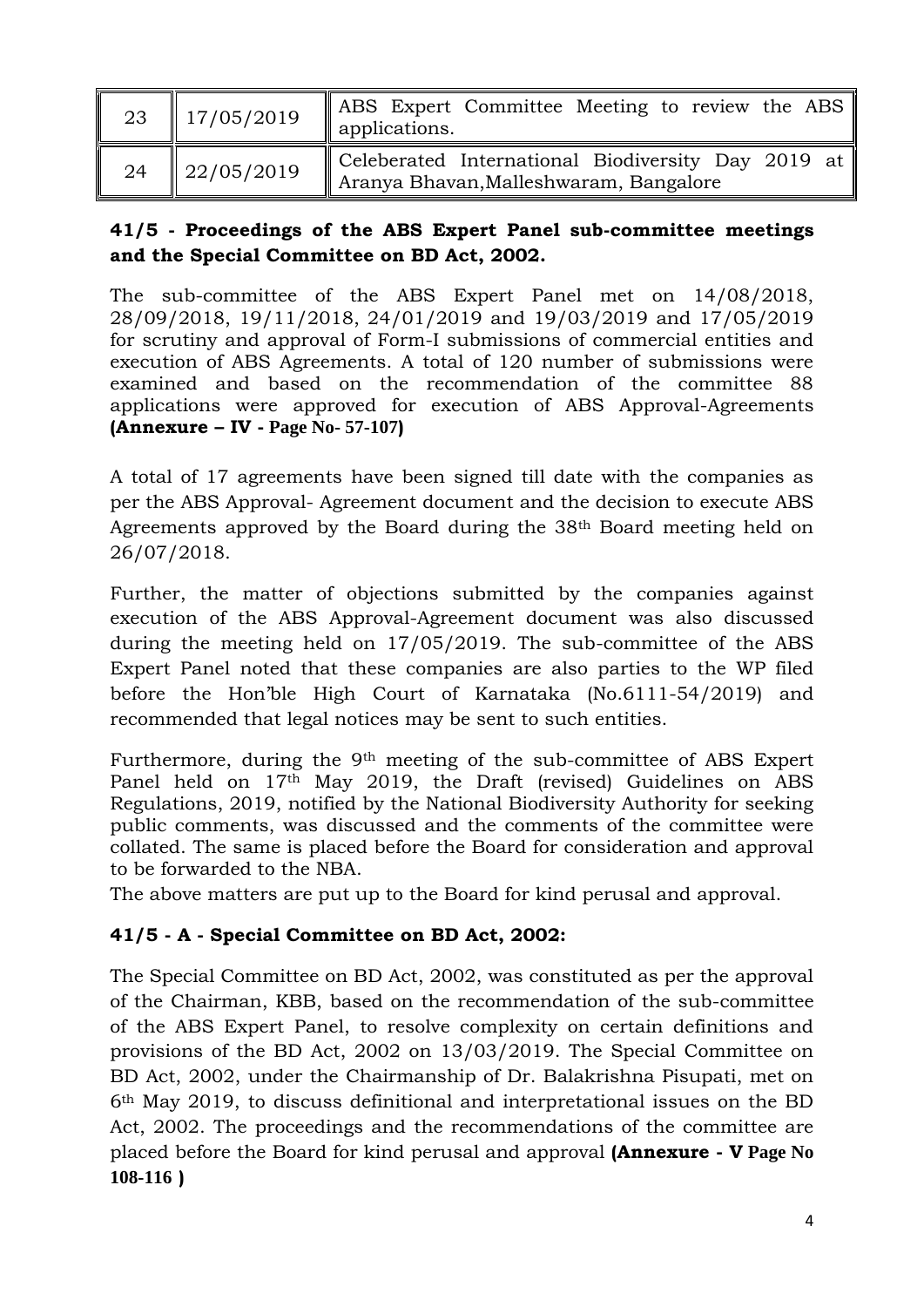### **41/6 - Filing of cases against entities for non-compliance of the provisions of the BD Act, 2002:**

During the 37th meeting of the Board, held on 27/03/2018, it was resolved to file cases against such entities that do not comply with the provisions of the BD Act, 2002. The resolution no. 37/5/1 stated that "The Board was of the unanimous opinion that the legal action against defaulting companies/entities has to be initiated and that the expenses will need to be borne by the Board".

Therefore, after the resolution (No. 40/7) of the 40th Board meeting held on 23/01/2019, case files of 14 commercial entities was handed over to the Advocate empanelled with the Board, Mr. Vasanth, for filing cases of noncompliance of the BD Act, 2002. Cases at jurisdictional Courts against 12 entities have been filed in the month of April 2019. Further, it was also resolved in the 38th Board Meeting (held on 26/07/2018) that for cases in locations/ jurisdictions away from Bangalore, the PCCF (HoFF) may authorise the jurisdictional officers above the rank of RFO as per the Gazette of India notification dtd 12th January 2009 and that for cases in and around Bangalore, the authorised officer of the Board shall be the Litigation Conducting Officer. The matter was also referred to the Dept. of FEE and the PCCF (HoFF) for further directions. **(Annexure – VI - Page No-117-122)**

Out of the 14 case files that were handed over to the Advocate, 2 cases are against companies that are located in Honnavar and Hubli Taluks.

The matter is put for deliberation and approval of the Board to urge the State Govt. to issue suitable directions to the Forest Dept. urgently, to authorise jurisdictional officers to file cases on behalf of the Board with respect to cases pertaining to jurisdictions away from Bangalore.

# **41/7 - Amendments to the Rule 15 of Karnataka Biological Diversity Rules, 2005:**

The State Govt had notified the amendments to the Rule 15 of the Karnataka Biological Diversity Rules, 2005, in 10/08/2018. After the Board's appeal following the 39th Board meeting held on 19th Sept 2018, the Form-I fee of Rs.1000 for commercial utilization of bio-resources was re-instated in the notification no.FEE 24 ENV 2018 dtd 28/03/2019. The notification of 10/08/2018 was published in the Official Gazette on 25/10/2018, the publication of notification dtd 28/03/2019 is awaited. **(Annexure- VII - Page No- 123-132 )**

The same is placed before the Board for information.